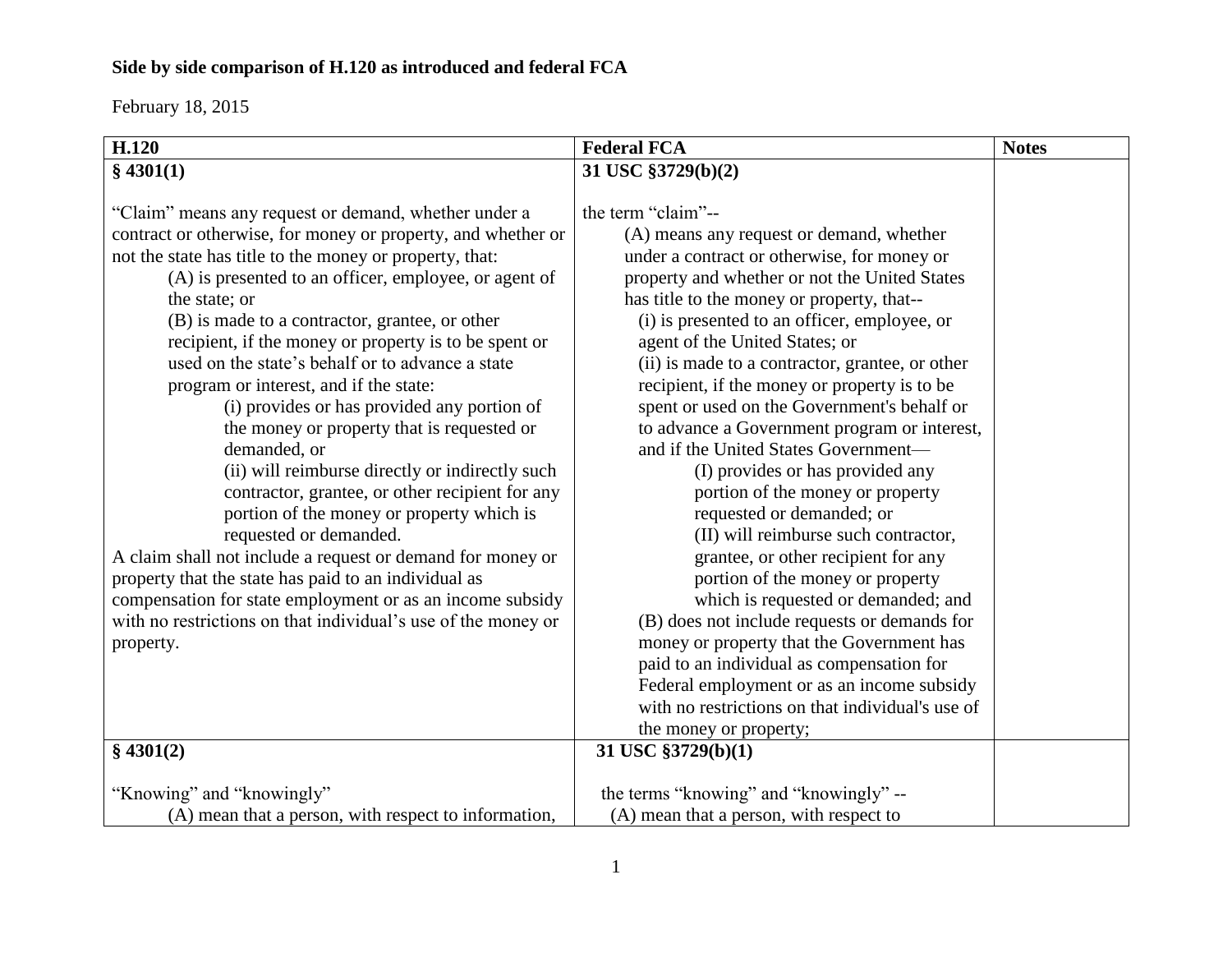| (i) has actual knowledge of the information,                   | information--                                             |  |
|----------------------------------------------------------------|-----------------------------------------------------------|--|
| (ii) acts in deliberate ignorance of the truth or              | (i) has actual knowledge of the information;              |  |
| falsity of the information, or                                 | (ii) acts in deliberate ignorance of the truth or         |  |
| (iii) acts in reckless disregard of the truth or               | falsity of the information; or                            |  |
| falsity of the information; and                                | (iii) acts in reckless disregard of the truth or          |  |
| (B) require no proof of specific intent to defraud.            | falsity of the information; and                           |  |
|                                                                | (B) require no proof of specific intent to defraud;       |  |
| $§$ 4301 (3)                                                   | 31 USC §3729 (4)                                          |  |
|                                                                |                                                           |  |
| "Material" means having a natural tendency to influence, or    | the term "material" means having a natural                |  |
| be capable of influencing, the payment or receipt of money     | tendency to influence, or be capable of influencing,      |  |
| or property.                                                   | the payment or receipt of money or property.              |  |
| \$4301(4)                                                      | 31 USC §3729(b) (3)                                       |  |
|                                                                |                                                           |  |
| "Obligation" means an established duty, whether or not         | the term "obligation" means an established duty,          |  |
| fixed, arising from an express or implied contractual,         | whether or not fixed, arising from an express or          |  |
| grantor-grantee, or licensor-licensee relationship, from a     | implied contractual, grantor-grantee, or licensor-        |  |
| fee-based or similar relationship, from statute or regulation, | licensee relationship, from a fee-based or similar        |  |
| or from the retention of any overpayment after the deadline    | relationship, from statute or regulation, or from the     |  |
| for reporting and returning the overpayment under              | retention of any overpayment;                             |  |
| subsection $4302(a)(10)$ of this chapter.                      |                                                           |  |
| $§$ 4301 (5)                                                   | 31 USC §3730(e)(4) (B)                                    |  |
|                                                                |                                                           |  |
| "Original source" means an individual who:                     | For purposes of this paragraph, "original source"         |  |
| (A) prior to a public disclosure under subsection              | means an individual who either (i) prior to a public      |  |
| $4307(c)$ of this chapter, has voluntarily disclosed to        | disclosure under subsection $(e)(4)(a)$ , has voluntarily |  |
| the state the information on which allegations or              | disclosed to the Government the information on            |  |
| transactions in a claim are based; or                          | which allegations or transactions in a claim are based,   |  |
| (B) has knowledge that is independent of and                   | or (2) who has knowledge that is independent of and       |  |
| materially adds to the publicly-disclosed allegations          | materially adds to the publicly disclosed allegations     |  |
| or transactions, and who has voluntarily provided the          | or transactions, and who has voluntarily provided the     |  |
| information to the state before filing a false claims          | information to the Government before filing an action     |  |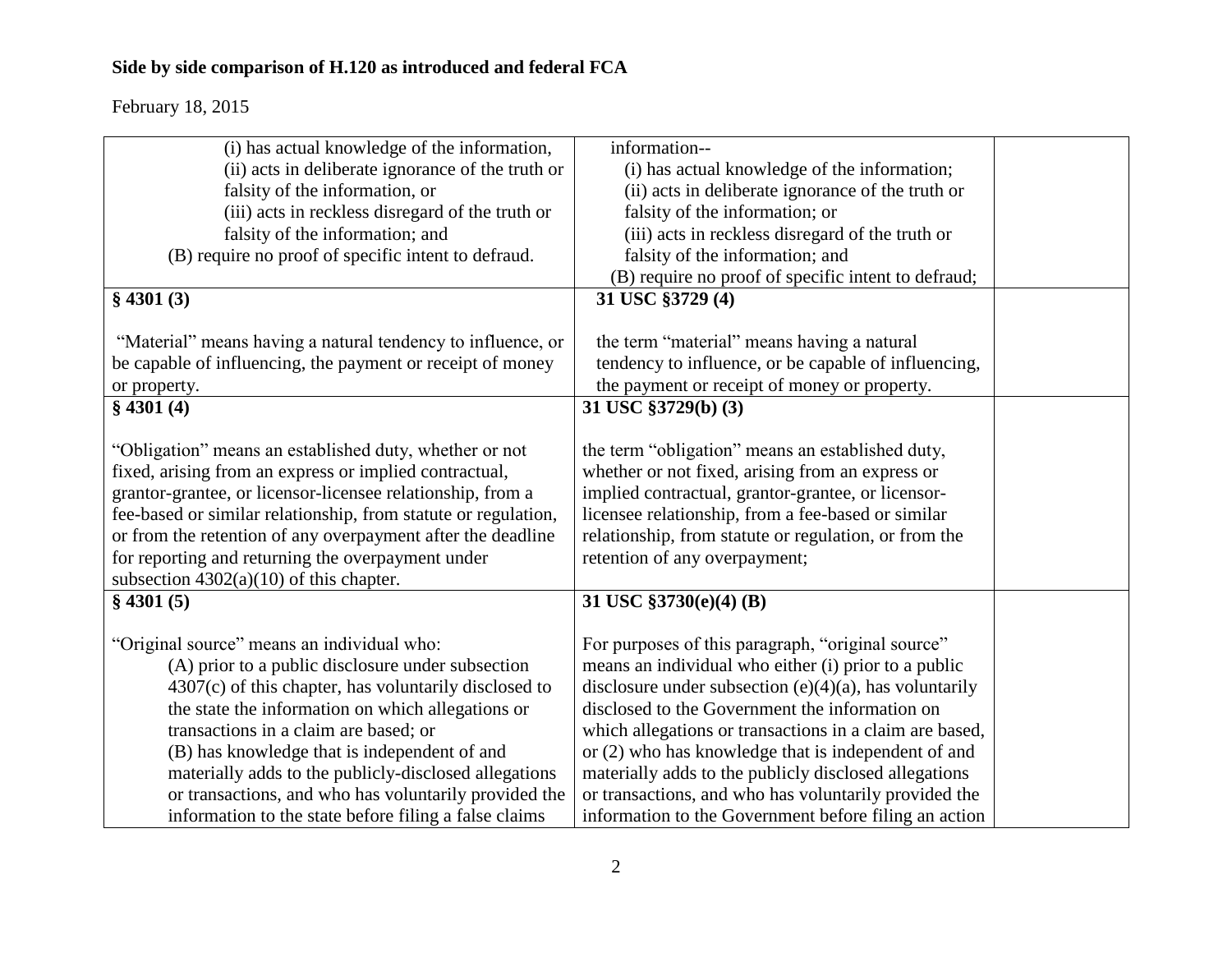| action.                                                                                                                                                                                                                                                                                                                                                                                                                           | under this section.                                                                                                                                                                                                                                                                                                                                                                                                                          |  |
|-----------------------------------------------------------------------------------------------------------------------------------------------------------------------------------------------------------------------------------------------------------------------------------------------------------------------------------------------------------------------------------------------------------------------------------|----------------------------------------------------------------------------------------------------------------------------------------------------------------------------------------------------------------------------------------------------------------------------------------------------------------------------------------------------------------------------------------------------------------------------------------------|--|
| \$4301(6)                                                                                                                                                                                                                                                                                                                                                                                                                         |                                                                                                                                                                                                                                                                                                                                                                                                                                              |  |
| "Overpayment" means any state or federal funds that a<br>person receives or retains to which the person, after<br>applicable reconciliation, is not entitled.                                                                                                                                                                                                                                                                     |                                                                                                                                                                                                                                                                                                                                                                                                                                              |  |
| \$4301(7)                                                                                                                                                                                                                                                                                                                                                                                                                         |                                                                                                                                                                                                                                                                                                                                                                                                                                              |  |
| "Relator" or "qui tam plaintiff" means an individual who<br>brings an action under subsection 4303(b) of this chapter.                                                                                                                                                                                                                                                                                                            |                                                                                                                                                                                                                                                                                                                                                                                                                                              |  |
| $§$ 4301 (8)                                                                                                                                                                                                                                                                                                                                                                                                                      |                                                                                                                                                                                                                                                                                                                                                                                                                                              |  |
| "State" means the state of Vermont, a county, a municipality<br>or other subdivision thereof and commission, board,<br>department or agency thereof or any other governmental<br>entity authorized or created by state law, including public<br>corporations and authorities                                                                                                                                                      |                                                                                                                                                                                                                                                                                                                                                                                                                                              |  |
| \$4302(a)                                                                                                                                                                                                                                                                                                                                                                                                                         | 31 USC $\S 3729(a)(1)$                                                                                                                                                                                                                                                                                                                                                                                                                       |  |
| No person shall:<br>(1) Knowingly present, or cause to be presented, a<br>false or fraudulent claim for payment or<br>approval;<br>(2) Knowingly make, use, or cause to be made or<br>used, a false record or statement material to a<br>false or fraudulent claim;<br>(3) Knowingly present, or cause to be presented, a<br>claim that includes items or services resulting<br>from a violation of Chapter 21 of Title 13 of the | $\ldots$ any person who--<br>(A) knowingly presents, or causes to be<br>presented, a false or fraudulent claim for payment<br>or approval;<br>(B) knowingly makes, uses, or causes to be made<br>or used, a false record or statement material to a<br>false or fraudulent claim;<br>(C) conspires to commit a violation of<br>subparagraph $(A)$ , $(B)$ , $(D)$ , $(E)$ , $(F)$ , or $(G)$ ;<br>(D) has possession, custody, or control of |  |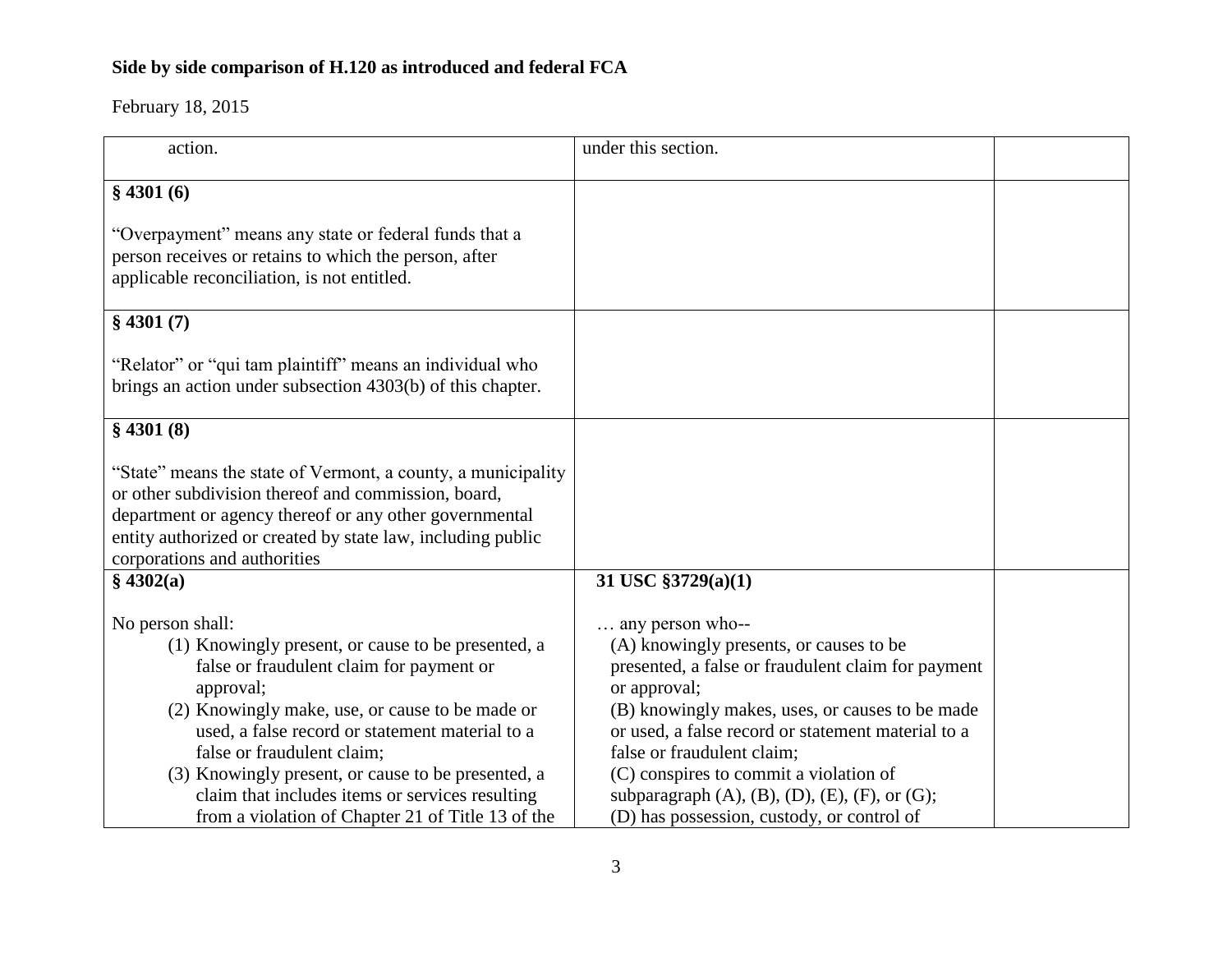| Vermont Statutes Annotated or section 1128B of      | property or money used, or to be used, by the       |  |
|-----------------------------------------------------|-----------------------------------------------------|--|
|                                                     |                                                     |  |
| the Social Security Act, 42 U.S.C. 1320a-7b;        | Government and knowingly delivers, or causes to     |  |
| (4) Knowingly present, or cause to be presented, a  | be delivered, less than all of that money or        |  |
| claim that includes items or services for which     | property;                                           |  |
| the State could not receive payment from the        | (E) is authorized to make or deliver a document     |  |
| federal government due to the operation of 42       | certifying receipt of property used, or to be used, |  |
| U.S.C. $$1396b(s)$ because the claim includes a     | by the Government and, intending to defraud the     |  |
| designated health service(s) (as defined in         | Government, makes or delivers the receipt           |  |
| subsection $(h)(6)$ of 42 U.S.C. $\S$ 1395nn)       | without completely knowing that the information     |  |
| furnished to an individual on the basis of a        | on the receipt is true;                             |  |
| referral that would result in the denial of         | (F) knowingly buys, or receives as a pledge of an   |  |
| payment under Title 42, Chapter 7, subchapter       | obligation or debt, public property from an officer |  |
| XVIII (the "Medicare program"), due to a            | or employee of the Government, or a member of       |  |
| violation of 42 U.S.C. §1395nn.                     | the Armed Forces, who lawfully may not sell or      |  |
| (5) Having possession, custody, or control of       | pledge property; or                                 |  |
| property or money used, or to be used, by the       | (G) knowingly makes, uses, or causes to be made     |  |
| state, knowingly deliver, or cause to be delivered  | or used, a false record or statement material to an |  |
| to the state or its agent, less than all of that    | obligation to pay or transmit money or property     |  |
| property or money for which the person receives     | to the Government, or knowingly conceals or         |  |
| a certificate or receipt;                           | knowingly and improperly avoids or decreases an     |  |
| (6) Being authorized to make or deliver a document  | obligation to pay or transmit money or property     |  |
|                                                     | to the Government,                                  |  |
| certifying receipt of property used, or to be used, |                                                     |  |
| by the state or its agent and, intending to defraud |                                                     |  |
| the state, make or deliver the receipt without      |                                                     |  |
| completely knowing that the information on the      |                                                     |  |
| receipt is true;                                    |                                                     |  |
| (7) Knowingly buy, or receive as a pledge of an     |                                                     |  |
| obligation or debt, public property from an         |                                                     |  |
| officer or employee of the state, who lawfully      |                                                     |  |
| may not sell or pledge the property;                |                                                     |  |
| (8) Enter into an agreement, contract or            |                                                     |  |
| understanding with an official of the state or its  |                                                     |  |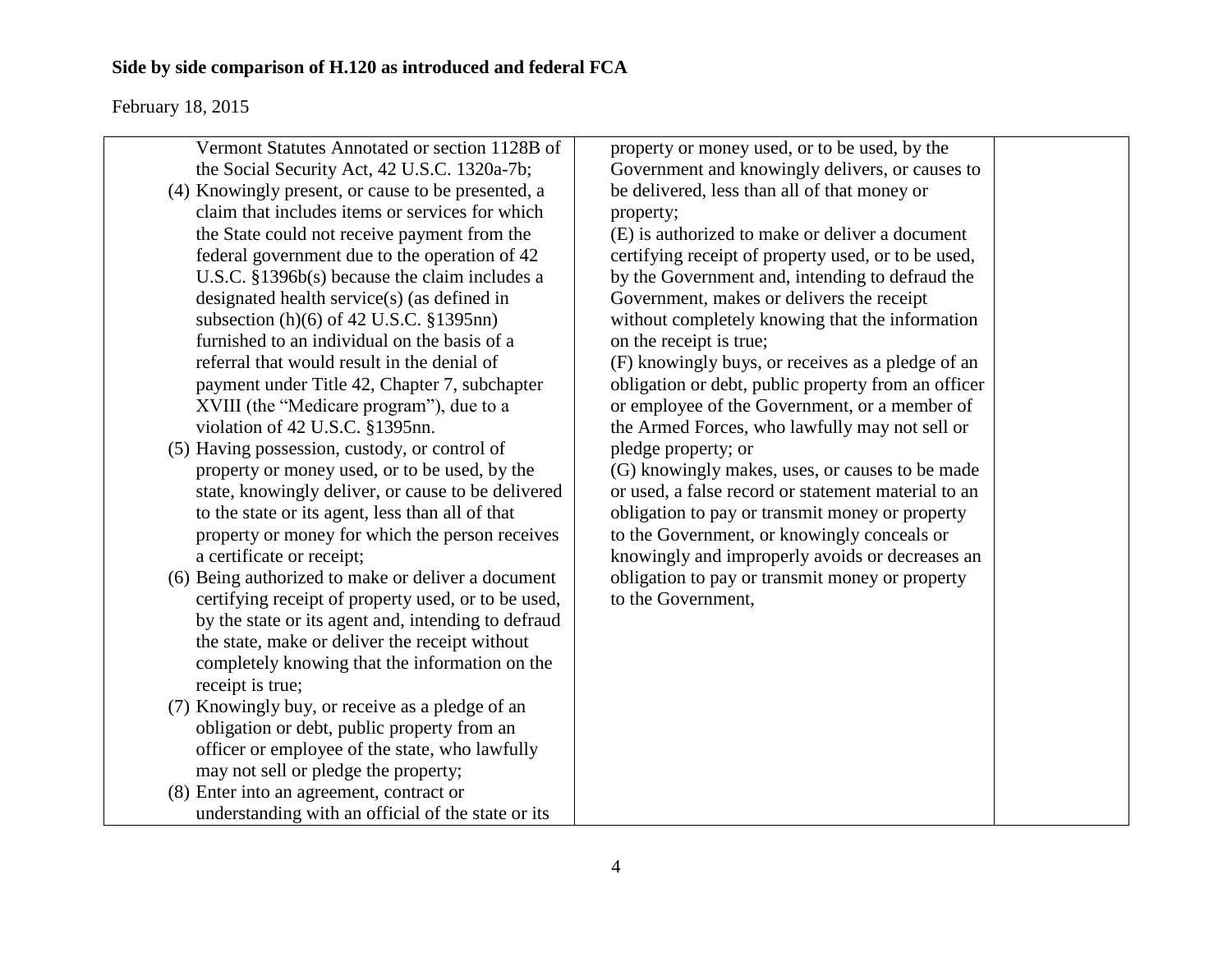| agent knowing the information contained therein<br>is false; |                                                     |  |
|--------------------------------------------------------------|-----------------------------------------------------|--|
|                                                              |                                                     |  |
| (9) Knowingly make, use or cause to be made or               |                                                     |  |
| used, a false record or statement material to an             |                                                     |  |
| obligation to pay or transmit money or property              |                                                     |  |
| to the state;                                                |                                                     |  |
| Knowingly conceal or knowingly and<br>(10)                   |                                                     |  |
| improperly avoid or decrease an obligation to                |                                                     |  |
| pay or transmit money or property to the state;              |                                                     |  |
| As a beneficiary of an inadvertent<br>(11)                   |                                                     |  |
| submission of a false claim to the state, or as a            |                                                     |  |
| beneficiary of an overpayment from the state,                |                                                     |  |
|                                                              |                                                     |  |
| and who subsequently discovers the falsity of the            |                                                     |  |
| claim or the receipt of overpayment, fail to                 |                                                     |  |
| disclose the false claim or receipt of                       |                                                     |  |
| overpayment to the state by the later of: (A) a              |                                                     |  |
| date which is 60 days after the date on which the            |                                                     |  |
| false claim or receipt of overpayment was                    |                                                     |  |
| identified, or (B) the date any corresponding cost           |                                                     |  |
| report is due, if applicable; or                             |                                                     |  |
| Conspire to commit a violation of this<br>(12)               |                                                     |  |
| subsection.                                                  |                                                     |  |
| $§$ 4302 (b)                                                 | 31 USC §3729(a)(1)                                  |  |
|                                                              |                                                     |  |
| Any person who violates a provision of subsection (a) shall  | is liable to the United States Government for a     |  |
| be liable to the state for:                                  | civil penalty of not less than \$5,000 and not more |  |
| $(1)$ a civil penalty of not less than \$5,500.00 and not    | than \$10,000, as adjusted by the Federal Civil     |  |
| more than \$11,000.00 for each act constituting a            | Penalties Inflation Adjustment Act of 1990, plus 3  |  |
| violation of subsection (a) of this chapter, as              | times the amount of damages which the Government    |  |
| adjusted by the Federal Civil Penalties Inflation            | sustains because of the act of that person.         |  |
| Adjustment Act of 1990 (28 U.S.C. 2461);                     |                                                     |  |
| (2) three times the amount of damages that the state         | 31 USC §3729(a)(3)                                  |  |
|                                                              |                                                     |  |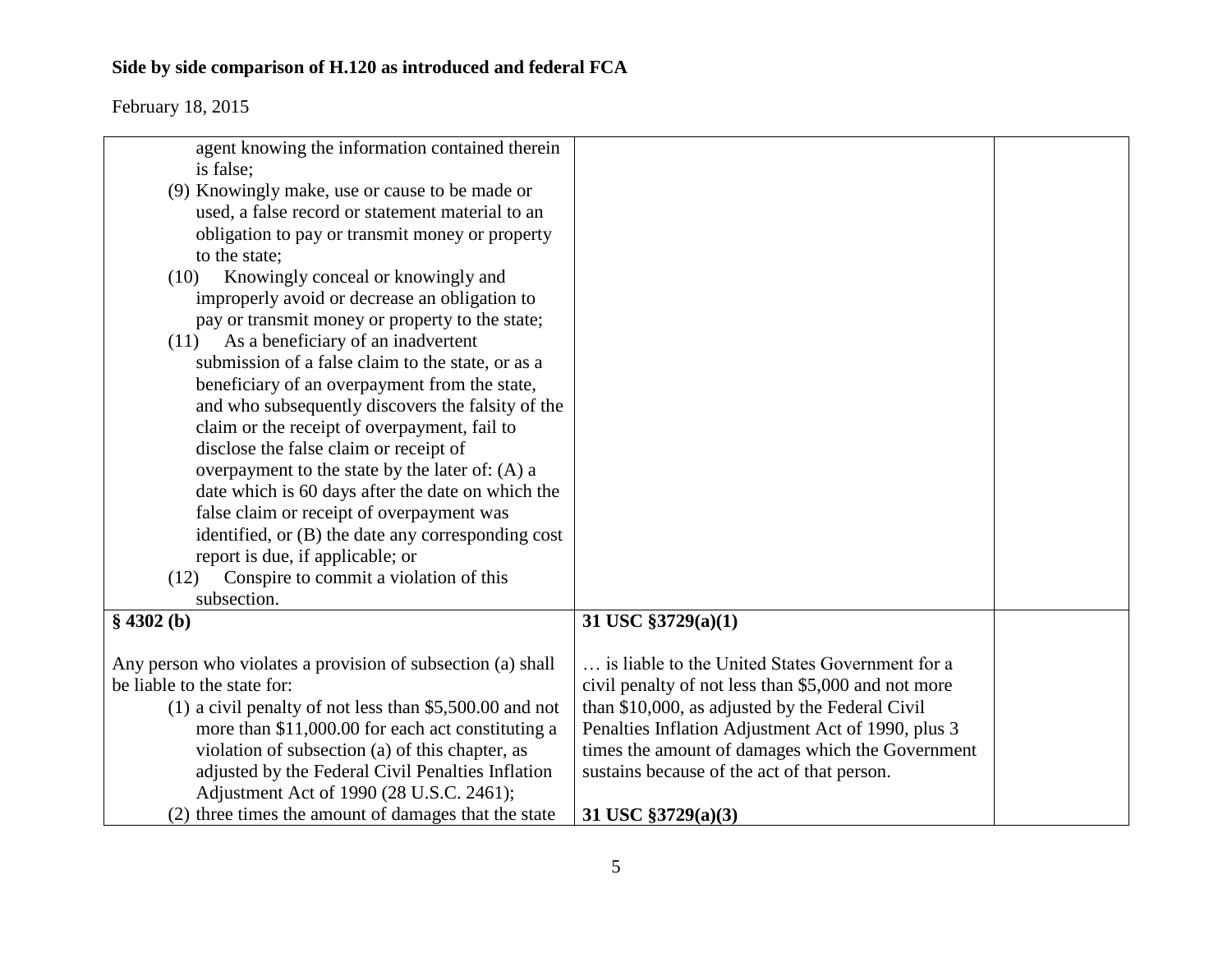| sustains because of the act of that person; and,<br>(3) the costs of the investigation and prosecution of<br>such violation. | Costs of civil actions.--A person violating this<br>subsection shall also be liable to the United States<br>Government for the costs of a civil action brought to<br>recover any such penalty or damages. |               |
|------------------------------------------------------------------------------------------------------------------------------|-----------------------------------------------------------------------------------------------------------------------------------------------------------------------------------------------------------|---------------|
|                                                                                                                              | 31 USC §3730(g)                                                                                                                                                                                           |               |
|                                                                                                                              |                                                                                                                                                                                                           |               |
|                                                                                                                              | Fees and expenses to prevailing defendant.--In civil<br>actions brought under this section by the United                                                                                                  |               |
|                                                                                                                              | States, the provisions of section $2412(d)$ of title 28                                                                                                                                                   |               |
|                                                                                                                              | shall apply.                                                                                                                                                                                              |               |
| \$4302(c)                                                                                                                    |                                                                                                                                                                                                           | No equivalent |
|                                                                                                                              |                                                                                                                                                                                                           | in statute    |
| Liability shall be joint and several for any violation of                                                                    |                                                                                                                                                                                                           |               |
| subsection (a) committed by two or more persons.                                                                             |                                                                                                                                                                                                           |               |
| \$4302(d)                                                                                                                    | 31 USC §3729(a) (2)                                                                                                                                                                                       |               |
| Notwithstanding subsection $(b)(2)$ , the court may assess not                                                               | Reduced damages.--If the court finds that--                                                                                                                                                               |               |
| less than two times the amount of damages that the state                                                                     | (A) the person committing the violation of this                                                                                                                                                           |               |
| sustains because of the act of that person if the court finds                                                                | subsection furnished officials of the United States                                                                                                                                                       |               |
| that:                                                                                                                        | responsible for investigating false claims                                                                                                                                                                |               |
| (1) The person committing the violation of                                                                                   | violations with all information known to such                                                                                                                                                             |               |
| subsection (a) furnished officials of the state                                                                              | person about the violation within 30 days after                                                                                                                                                           |               |
| responsible for investigating false claims violations                                                                        | the date on which the defendant first obtained the                                                                                                                                                        |               |
| with all information known to that person about the                                                                          | information;                                                                                                                                                                                              |               |
| violation within thirty days after the date on which                                                                         | (B) such person fully cooperated with any                                                                                                                                                                 |               |
| the person first obtained the information;                                                                                   | Government investigation of such violation; and                                                                                                                                                           |               |
| (2) The person fully cooperated with any                                                                                     | (C) at the time such person furnished the United                                                                                                                                                          |               |
| investigation by the state of such violation; and                                                                            | States with the information about the violation,                                                                                                                                                          |               |
| (3) At the time the person furnished the state with                                                                          | no criminal prosecution, civil action, or                                                                                                                                                                 |               |
| the information about the violation, no criminal                                                                             | administrative action had commenced under this                                                                                                                                                            |               |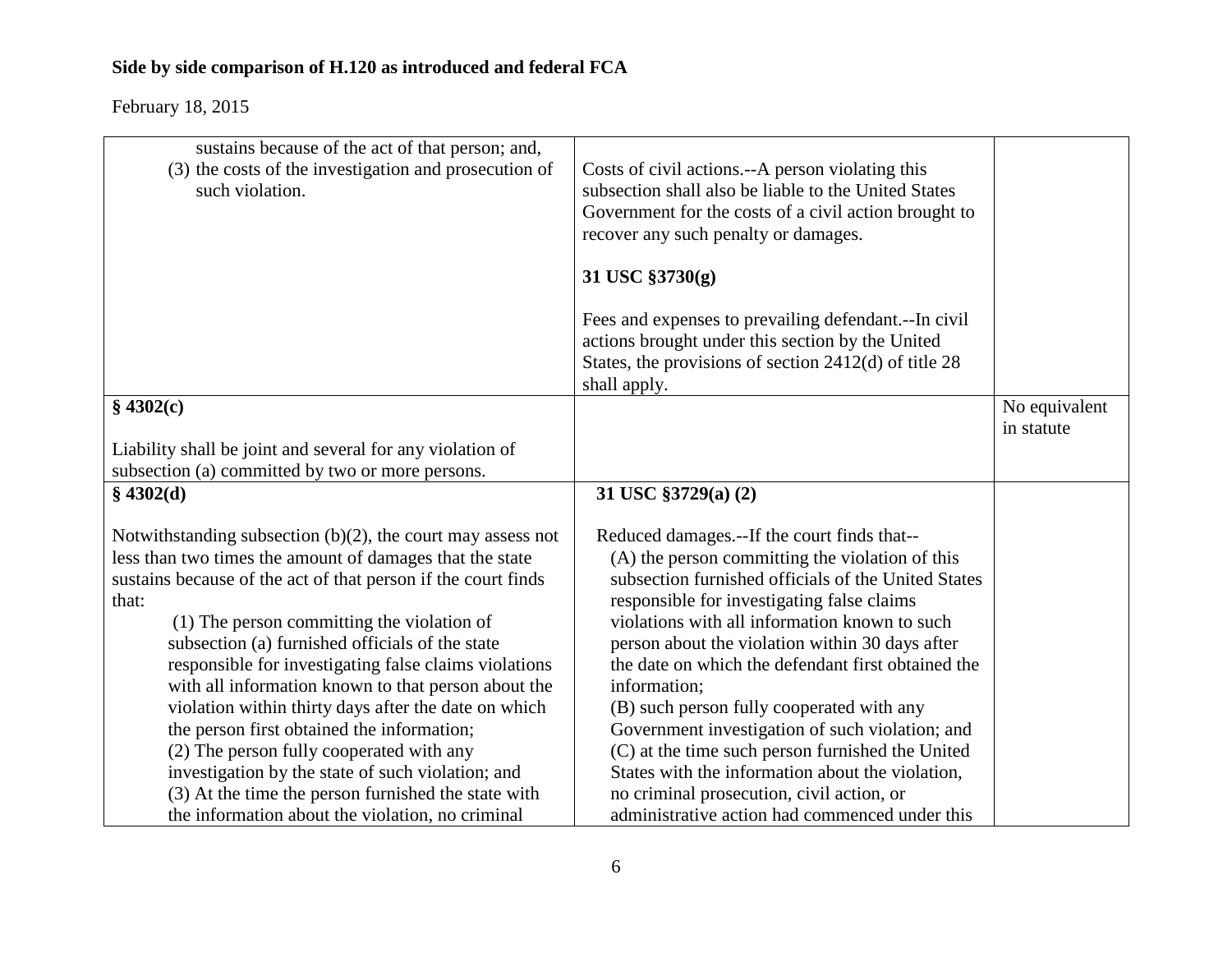| prosecution, civil action or administrative action had            | title with respect to such violation, and the person     |  |
|-------------------------------------------------------------------|----------------------------------------------------------|--|
| commenced under the false claims law with respect                 | did not have actual knowledge of the existence of        |  |
| to such violation, and the person did not have actual             | an investigation into such violation,                    |  |
| knowledge of the existence of an investigation into               | the court may assess not less than 2 times the amount    |  |
| the violation.                                                    | of damages which the Government sustains because         |  |
|                                                                   | of the act of that person.                               |  |
| \$4302(e)                                                         | 31 USC §3729 (d)                                         |  |
|                                                                   |                                                          |  |
| This chapter shall not apply to claims, records, or statements    | Exclusion.--This section does not apply to claims,       |  |
| made or presented to establish, limit, reduce, or evade           | records, or statements made under the Internal           |  |
| liability for the payment of tax to the state or other            | Revenue Code of 1986.                                    |  |
| governmental authority.                                           |                                                          |  |
| \$4303(a)                                                         | 31 USC §3730 (a)                                         |  |
|                                                                   |                                                          |  |
| The attorney general shall investigate violations of section      | Responsibilities of the Attorney General.--The           |  |
| $4302(a)$ . If the attorney general finds that a person has       | Attorney General diligently shall investigate a          |  |
| violated or is violating section $4302(a)$ , the attorney general | violation under section 3729. If the Attorney General    |  |
| may bring a civil action in the civil division of the superior    | finds that a person has violated or is violating section |  |
| court under this section against the person. The action may       | 3729, the Attorney General may bring a civil action      |  |
| be brought in Washington County or in any county where an         | under this section against the person.                   |  |
| act prohibited by section 4302 occurred.                          |                                                          |  |
| \$4303(b)                                                         | 31 USC §3730(b)                                          |  |
|                                                                   |                                                          |  |
| (1) A relator may bring a civil action in the civil               | Actions by private persons. $-(1)$ A person may bring    |  |
| division of the superior court in Washington County or in         | a civil action for a violation of section 3729 for the   |  |
| any county where an act prohibited by section 4302                | person and for the United States Government. The         |  |
| occurred for a violation of this chapter on behalf of the         | action shall be brought in the name of the               |  |
| relator and the state. The action shall be brought in the         | Government. The action may be dismissed only if the      |  |
| name of the state. The relator must file the complaint in         | court and the Attorney General give written consent      |  |
| camera. The complaint must remain under seal for at least         | to the dismissal and their reasons for consenting.       |  |
| 60 days after being served on the attorney general and must       | (2) A copy of the complaint and written disclosure of    |  |
| not be served on the defendant until the court so orders.         | substantially all material evidence and information      |  |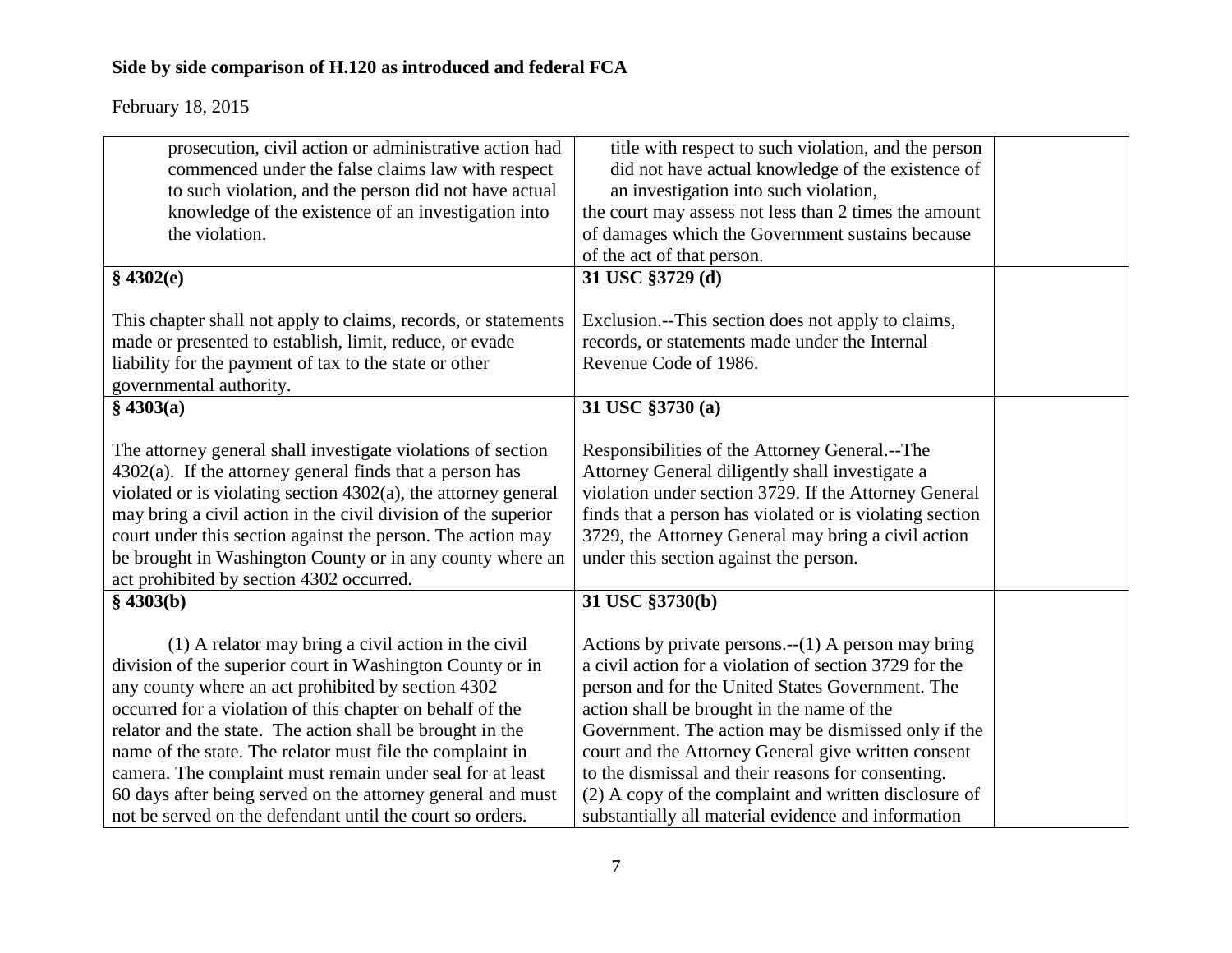| (2) Once filed, the action may be dismissed only if      | the person possesses shall be served on the              |  |
|----------------------------------------------------------|----------------------------------------------------------|--|
| the attorney general gives written reasons for           | Government pursuant to Rule $4(d)(4)$ of the Federal     |  |
| consenting to the dismissal and the court approves       | Rules of Civil Procedure. The complaint shall be         |  |
| the dismissal. Notwithstanding any law to the            | filed in camera, shall remain under seal for at least 60 |  |
| contrary, it shall not be a cause for dismissal or a     | days, and shall not be served on the defendant until     |  |
| basis for a defense that the relator could have          | the court so orders. The Government may elect to         |  |
| brought another action based on the same or similar      | intervene and proceed with the action within 60 days     |  |
| facts under any other law.                               | after it receives both the complaint and the material    |  |
| (3) A relator filing an action under this chapter must   | evidence and information.                                |  |
| serve a copy of the complaint and written disclosure     | (3) The Government may, for good cause shown,            |  |
| of substantially all material evidence and               | move the court for extensions of the time during         |  |
| information the relator possesses on the attorney        | which the complaint remains under seal under             |  |
| general in an electronic format determined by the        | paragraph (2). Any such motions may be supported         |  |
| attorney general. The attorney general may elect to      | by affidavits or other submissions in camera. The        |  |
| intervene and proceed with the action within 60 days     | defendant shall not be required to respond to any        |  |
| after the later of the date the attorney general is      | complaint filed under this section until 20 days after   |  |
| served with $(A)$ the complaint and $(B)$ the material   | the complaint is unsealed and served upon the            |  |
| evidence and information.                                | defendant pursuant to Rule 4 of the Federal Rules of     |  |
| (4) The attorney general may, for good cause shown,      | Civil Procedure.                                         |  |
| move the court for extensions of the time during         | (4) Before the expiration of the 60-day period or any    |  |
| which the complaint remains under seal under             | extensions obtained under paragraph (3), the             |  |
| subsection $(b)(1)$ of this section. Any such motions    | Government shall--                                       |  |
| may be supported by affidavits or other submissions      | (A) proceed with the action, in which case the           |  |
| in camera.                                               | action shall be conducted by the Government; or          |  |
| (5) Before the expiration of the 60-day period or any    | (B) notify the court that it declines to take over the   |  |
| extensions obtained under subdivision (4) of this        | action, in which case the person bringing the action     |  |
| subsection, the state shall (A) proceed with the         | shall have the right to conduct the action.              |  |
| action, in which case the action shall be conducted      | (5) When a person brings an action under this            |  |
| by the attorney general, or (B) notify the court that it | subsection, no person other than the Government          |  |
| declines to take over the action, in which case the      | may intervene or bring a related action based on the     |  |
| relator shall have the right to conduct the action.      | facts underlying the pending action.                     |  |
| (6) When a relator brings an action under this           |                                                          |  |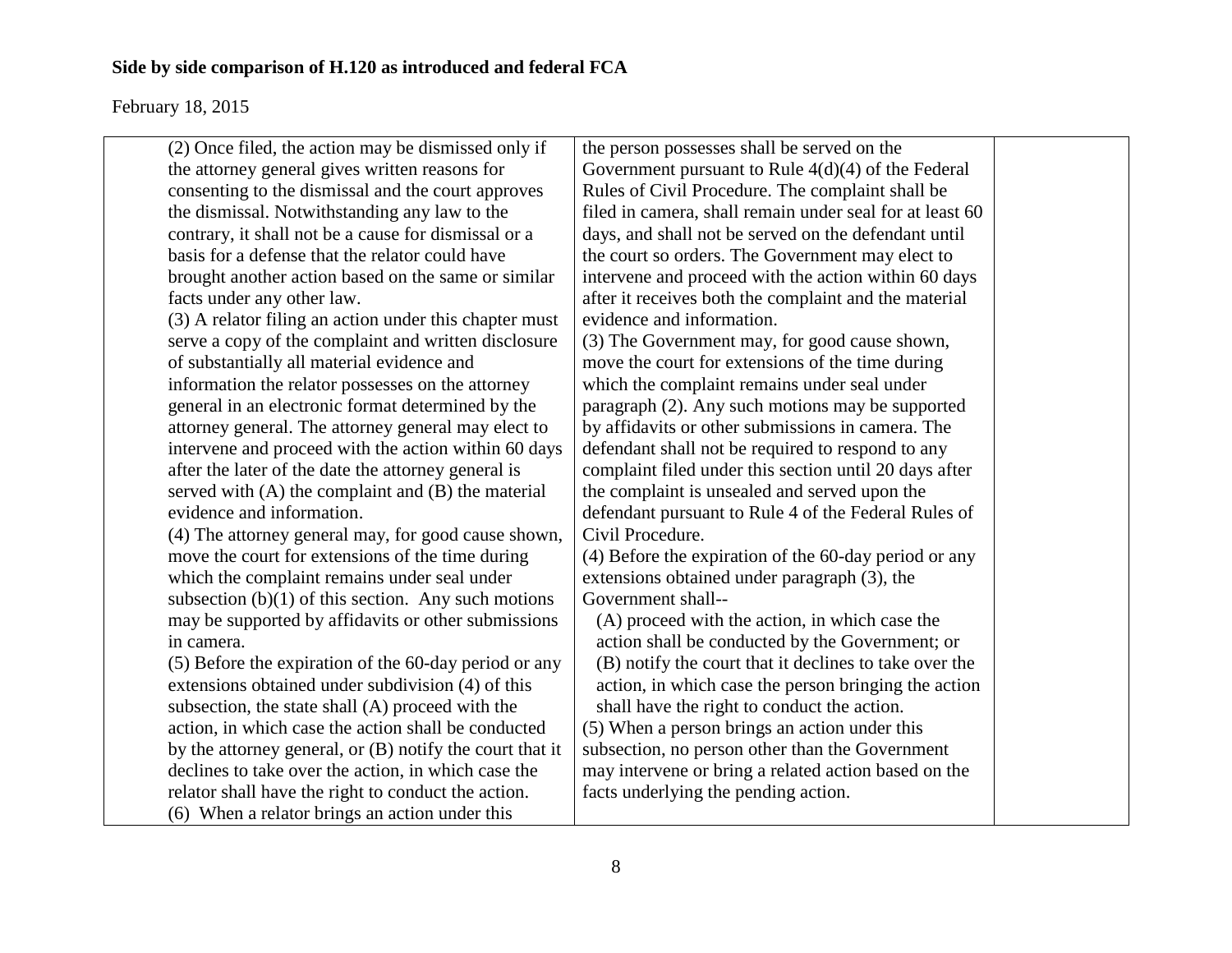| subsection no person other than the attorney general                                                            |                                                                                                  |  |
|-----------------------------------------------------------------------------------------------------------------|--------------------------------------------------------------------------------------------------|--|
| may intervene or bring a related action based on the                                                            |                                                                                                  |  |
| facts underlying the pending action.                                                                            |                                                                                                  |  |
| \$4304(a)                                                                                                       | 31 USC §3730(c)                                                                                  |  |
| If the state proceeds with the action, the attorney general                                                     | Rights of the parties to qui tam actions. $-(1)$ If the                                          |  |
| shall have the primary responsibility for prosecuting the                                                       | Government proceeds with the action, it shall have                                               |  |
| action, and shall not be bound by any act of the relator. The                                                   | the primary responsibility for prosecuting the action,                                           |  |
| relator shall have the right to continue as a party to the                                                      | and shall not be bound by an act of the person                                                   |  |
| action, subject to the limitations in subsection (b).                                                           | bringing the action. Such person shall have the right                                            |  |
|                                                                                                                 | to continue as a party to the action, subject to the                                             |  |
|                                                                                                                 | limitations set forth in paragraph (2).                                                          |  |
| \$4304(b)                                                                                                       | 31 USC §3730(c)(2)(A)                                                                            |  |
|                                                                                                                 |                                                                                                  |  |
| (1) The attorney general may move to dismiss the                                                                | The Government may dismiss the action                                                            |  |
| action if the relator has been notified by the attorney general                                                 | notwithstanding the objections of the person                                                     |  |
| of the filing of the motion and the court has provided the                                                      | initiating the action if the person has been notified by                                         |  |
|                                                                                                                 | the Government of the filing of the motion and the                                               |  |
| relator with an opportunity for a hearing on the motion.<br>(2) Notwithstanding any objection of a relator, the | court has provided the person with an opportunity for                                            |  |
| attorney general may settle the action with the                                                                 | a hearing on the motion.                                                                         |  |
| defendant if after a hearing the court determines that                                                          |                                                                                                  |  |
| the proposed settlement is fair, adequate, and                                                                  | (B) The Government may settle the action with the                                                |  |
| reasonable under all the circumstances.                                                                         | defendant notwithstanding the objections of the                                                  |  |
|                                                                                                                 | person initiating the action if the court determines,                                            |  |
| (3) Upon a showing by the attorney general that<br>unrestricted participation during the course of the          | after a hearing, that the proposed settlement is fair,                                           |  |
| litigation by the relator would interfere with or                                                               | adequate, and reasonable under all the circumstances.                                            |  |
| unduly delay the prosecution of the case, or would                                                              | Upon a showing of good cause, such hearing may be                                                |  |
| be repetitious, irrelevant, or for purposes of                                                                  | held in camera.                                                                                  |  |
| harassment, the court may, in its discretion, impose                                                            |                                                                                                  |  |
|                                                                                                                 |                                                                                                  |  |
| limitations on the relator's participation, such as:<br>(A) limiting the number of witnesses the                | (C) Upon a showing by the Government that<br>unrestricted participation during the course of the |  |
| relator may call;                                                                                               | litigation by the person initiating the action would                                             |  |
|                                                                                                                 |                                                                                                  |  |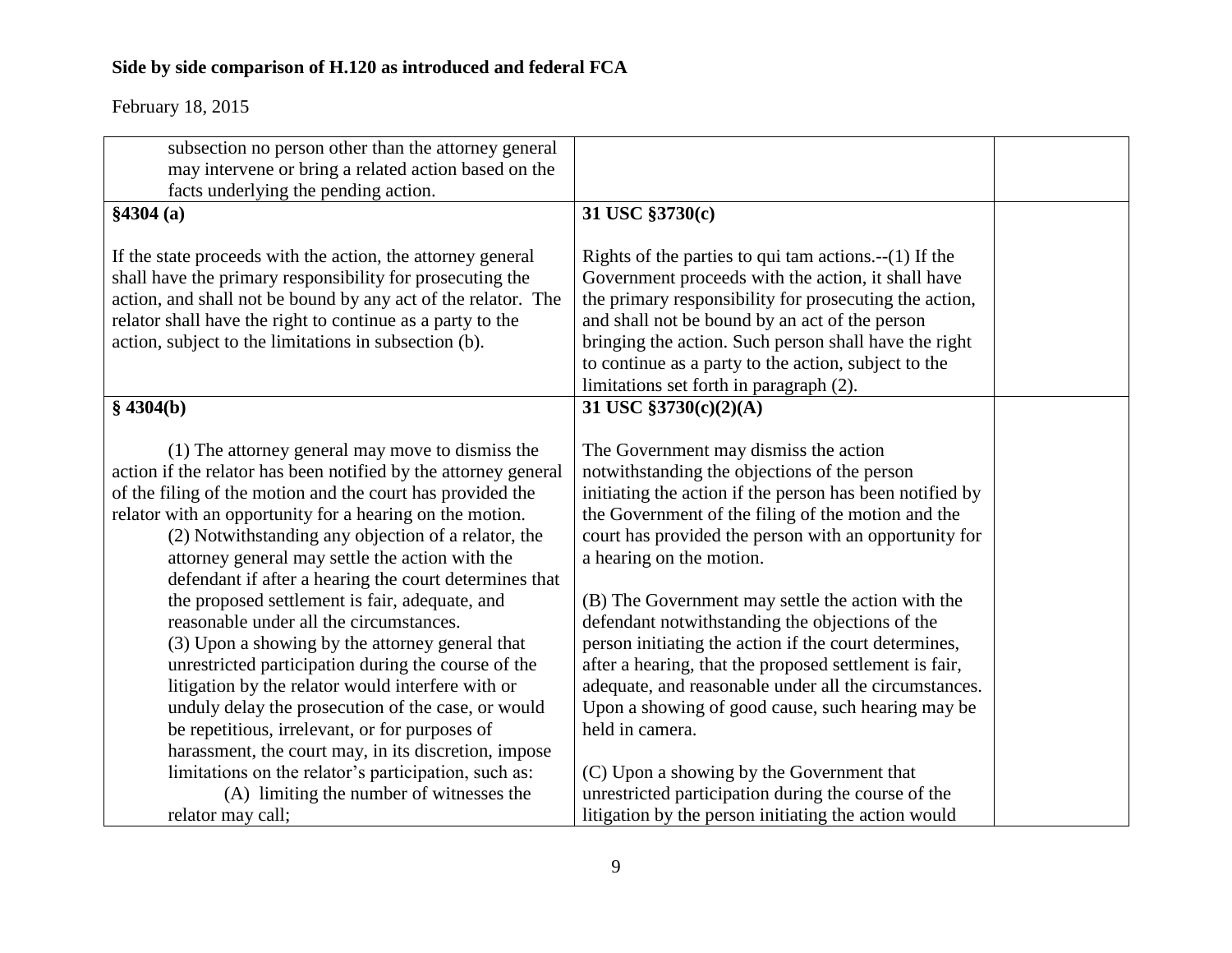| (B) limiting the length of the testimony of                    | interfere with or unduly delay the Government's         |  |
|----------------------------------------------------------------|---------------------------------------------------------|--|
| such witnesses;                                                | prosecution of the case, or would be repetitious,       |  |
| (C) limiting the relator's cross-examination                   | irrelevant, or for purposes of harassment, the court    |  |
| of witnesses; or                                               | may, in its discretion, impose limitations on the       |  |
| (D) otherwise limiting the participation by                    | person's participation, such as--                       |  |
| the relator in the litigation.                                 | (i) limiting the number of witnesses the person may     |  |
| (4) Upon a showing by the defendant that                       | call;                                                   |  |
| unrestricted participation during the course of the            | (ii) limiting the length of the testimony of such       |  |
| litigation by the relator would be for purposes of             | witnesses:                                              |  |
| harassment or would cause the defendant undue                  | (iii) limiting the person's cross-examination of        |  |
| burden or unnecessary expense, the court may limit             | witnesses; or                                           |  |
| the participation by the relator in the litigation.            | (iv) otherwise limiting the participation by the        |  |
|                                                                | person in the litigation.                               |  |
|                                                                | (D) Upon a showing by the defendant that                |  |
|                                                                | unrestricted participation during the course of the     |  |
|                                                                | litigation by the person initiating the action would be |  |
|                                                                | for purposes of harassment or would cause the           |  |
|                                                                | defendant undue burden or unnecessary expense, the      |  |
|                                                                | court may limit the participation by the person in the  |  |
|                                                                | litigation.                                             |  |
| \$4304(c)                                                      | 31 USC §3730(c) (3)                                     |  |
|                                                                |                                                         |  |
| If the attorney general elects not to proceed with the action, | If the Government elects not to proceed with the        |  |
| the relator who initiated the action shall have the right to   | action, the person who initiated the action shall have  |  |
| conduct the action. If the attorney general so requests, it    | the right to conduct the action. If the Government so   |  |
| shall be served with copies of all pleadings filed in the      | requests, it shall be served with copies of all         |  |
| action in an electronic format determined by the attorney      | pleadings filed in the action and shall be supplied     |  |
| general and shall be supplied with copies of all deposition    | with copies of all deposition transcripts (at the       |  |
| transcripts at the state's expense. When a relator proceeds    | Government's expense). When a person proceeds           |  |
| with the action, the court, without limiting the status and    | with the action, the court, without limiting the status |  |
| rights of the relator, may nevertheless permit the attorney    | and rights of the person initiating the action, may     |  |
| general to intervene at a later date upon a showing of good    | nevertheless permit the Government to intervene at a    |  |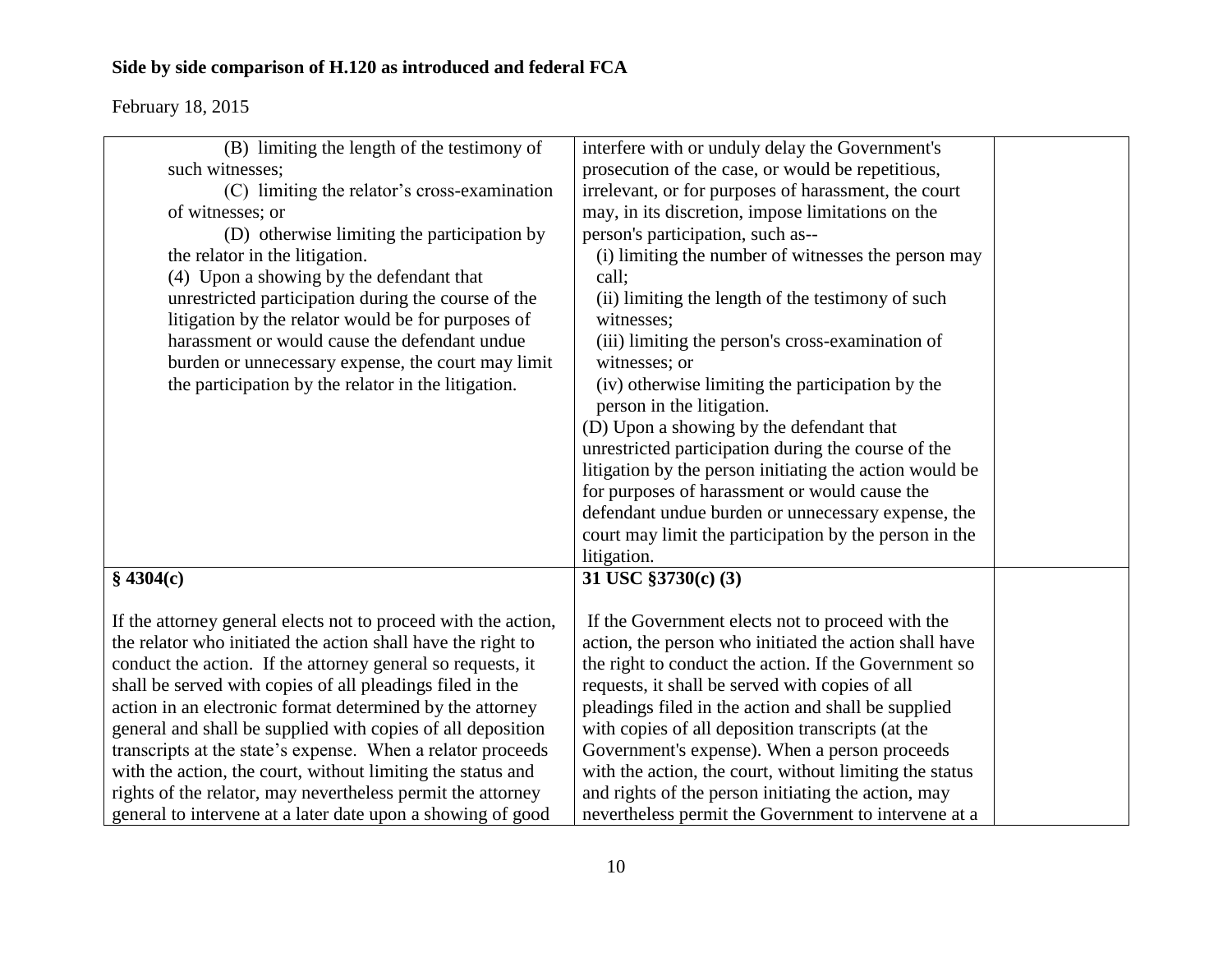| cause.                                                                                                                                                                                                                                                                                                                                                                                                                                                                                                                                                                                                                                                                                                           | later date upon a showing of good cause.                                                                                                                                                                                                                                                                                                                                                                                                                                                                                                                                                                                                                                                                                                                                           |  |
|------------------------------------------------------------------------------------------------------------------------------------------------------------------------------------------------------------------------------------------------------------------------------------------------------------------------------------------------------------------------------------------------------------------------------------------------------------------------------------------------------------------------------------------------------------------------------------------------------------------------------------------------------------------------------------------------------------------|------------------------------------------------------------------------------------------------------------------------------------------------------------------------------------------------------------------------------------------------------------------------------------------------------------------------------------------------------------------------------------------------------------------------------------------------------------------------------------------------------------------------------------------------------------------------------------------------------------------------------------------------------------------------------------------------------------------------------------------------------------------------------------|--|
| \$4304(d)                                                                                                                                                                                                                                                                                                                                                                                                                                                                                                                                                                                                                                                                                                        | 31 USC §3730(c) (4)                                                                                                                                                                                                                                                                                                                                                                                                                                                                                                                                                                                                                                                                                                                                                                |  |
| Whether or not the attorney general proceeds with the<br>action, upon a showing by the attorney general that<br>discovery by the relator would interfere with the state's<br>investigation or prosecution of a criminal or civil matter<br>arising out of the same or similar facts, the court may stay<br>such discovery for a period of not more than 60 days. The<br>court may extend the 60-day period upon a further showing<br>that the attorney general has pursued the criminal or civil<br>investigation or proceedings with reasonable diligence and<br>may stay any proposed discovery in the civil action that will<br>interfere with the ongoing criminal or civil investigation or<br>proceedings. | Whether or not the Government proceeds with the<br>action, upon a showing by the Government that<br>certain actions of discovery by the person initiating<br>the action would interfere with the Government's<br>investigation or prosecution of a criminal or civil<br>matter arising out of the same facts, the court may<br>stay such discovery for a period of not more than 60<br>days. Such a showing shall be conducted in camera.<br>The court may extend the 60-day period upon a<br>further showing in camera that the Government has<br>pursued the criminal or civil investigation or<br>proceedings with reasonable diligence and any<br>proposed discovery in the civil action will interfere<br>with the ongoing criminal or civil investigation or<br>proceedings. |  |
| $§$ 4305                                                                                                                                                                                                                                                                                                                                                                                                                                                                                                                                                                                                                                                                                                         | 31 USC §3730(c) (5)                                                                                                                                                                                                                                                                                                                                                                                                                                                                                                                                                                                                                                                                                                                                                                |  |
| Notwithstanding sections 4303 and 4304, the attorney<br>general may elect to pursue its claim through any alternate<br>remedy available to the state, including any administrative<br>proceeding to determine a civil monetary penalty. If any<br>such alternate remedy is pursued in another proceeding, a<br>relator shall have the same rights in such proceeding as said<br>relator would have had if the action had continued under<br>this section.                                                                                                                                                                                                                                                        | Notwithstanding subsection (b), the Government may<br>elect to pursue its claim through any alternate remedy<br>available to the Government, including any<br>administrative proceeding to determine a civil money<br>penalty. If any such alternate remedy is pursued in<br>another proceeding, the person initiating the action<br>shall have the same rights in such proceeding as such<br>person would have had if the action had continued<br>under this section. Any finding of fact or conclusion<br>of law made in such other proceeding that has<br>become final shall be conclusive on all parties to an                                                                                                                                                                 |  |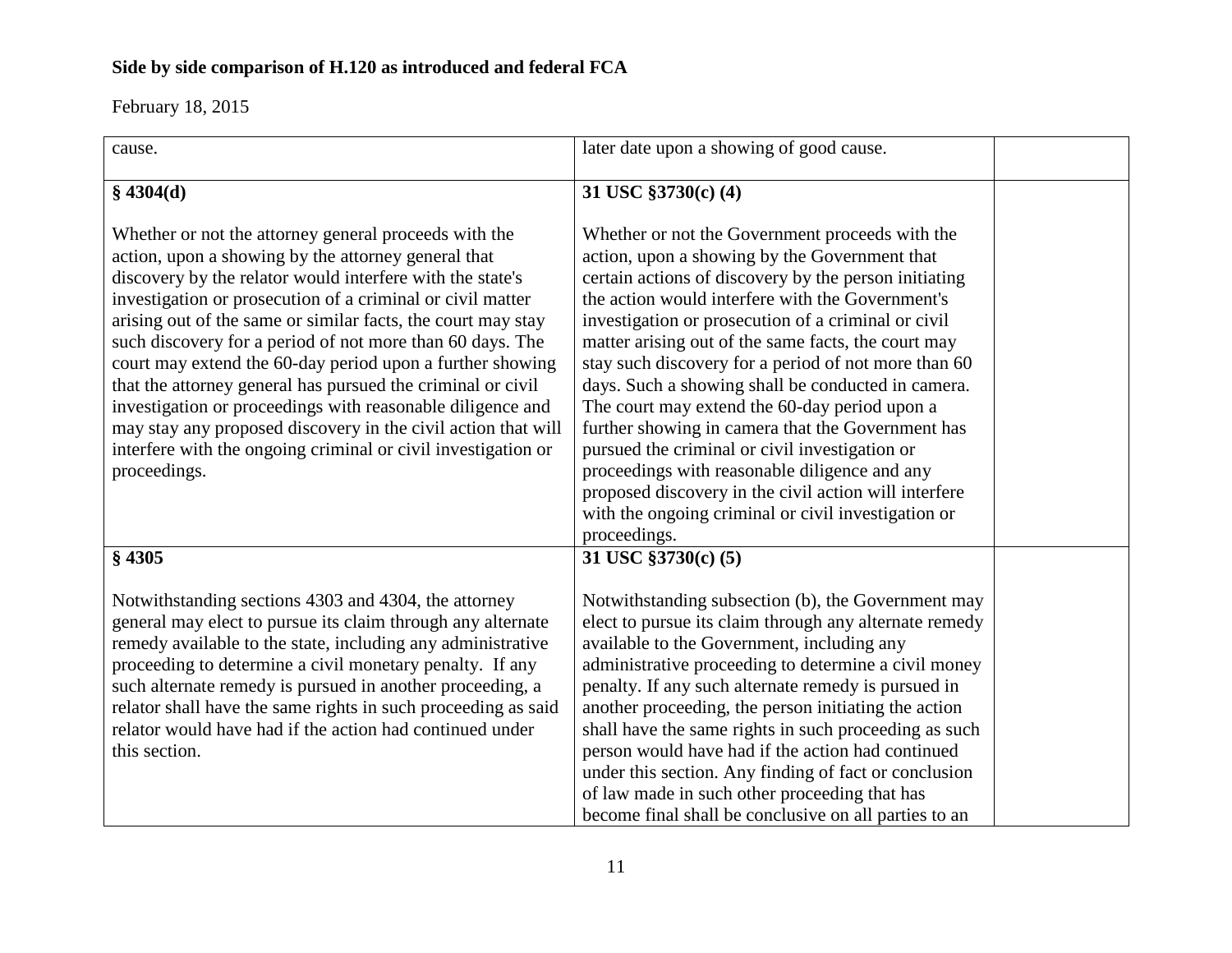|                                                                 | action under this section. For purposes of the          |  |
|-----------------------------------------------------------------|---------------------------------------------------------|--|
|                                                                 | preceding sentence, a finding or conclusion is final if |  |
|                                                                 | it has been finally determined on appeal to the         |  |
|                                                                 | appropriate court of the United States, if all time for |  |
|                                                                 | filing such an appeal with respect to the finding or    |  |
|                                                                 | conclusion has expired, or if the finding or            |  |
|                                                                 | conclusion is not subject to judicial review.           |  |
| $$4306(a-c)$                                                    | 31 USC §3730(d)                                         |  |
|                                                                 |                                                         |  |
| (a) If the attorney general proceeds with an action brought     | Award to qui tam plaintiff. $-(1)$ If the Government    |  |
| by a relator under subsection (b) of this section, the relator  | proceeds with an action brought by a person under       |  |
| shall, subject to subsection (b) of this section, receive at    | subsection (b), such person shall, subject to the       |  |
| least 15 percent but not more than 25 percent of the            | second sentence of this paragraph, receive at least 15  |  |
| proceeds recovered and collected in the action or in            | percent but not more than 25 percent of the proceeds    |  |
| settlement of the claim, depending upon the extent to which     | of the action or settlement of the claim, depending     |  |
| the relator substantially contributed to the prosecution of the | upon the extent to which the person substantially       |  |
| action.                                                         | contributed to the prosecution of the action. Where     |  |
|                                                                 | the action is one which the court finds to be based     |  |
| (b) Where the action is one which the court finds to be         | primarily on disclosures of specific information        |  |
| based primarily on disclosures of specific information, other   | (other than information provided by the person          |  |
| than information provided by the relator, relating to           | bringing the action) relating to allegations or         |  |
| allegations or transactions in a criminal, civil, or            | transactions in a criminal, civil, or administrative    |  |
| administrative hearing; in a legislative, administrative, or    | hearing, in a congressional, administrative, or         |  |
| state auditor hearing, audit, investigation, or report; or from | Government Accounting Office report, hearing,           |  |
| the news media, the court may award such sums as it             | audit, or investigation, or from the news media, the    |  |
| considers appropriate, but in no case more than 10 percent      | court may award such sums as it considers               |  |
| of the proceeds, taking into account the significance of the    | appropriate, but in no case more than 10 percent of     |  |
| information and the role of the relator in advancing the case   | the proceeds, taking into account the significance of   |  |
| to litigation.                                                  | the information and the role of the person bringing     |  |
|                                                                 |                                                         |  |
|                                                                 | the action in advancing the case to litigation. Any     |  |
| (c) Any payment to a relator under the subsections (a) or (b)   | payment to a person under the first or second           |  |
| of this section shall be made only from the proceeds            | sentence of this paragraph shall be made from the       |  |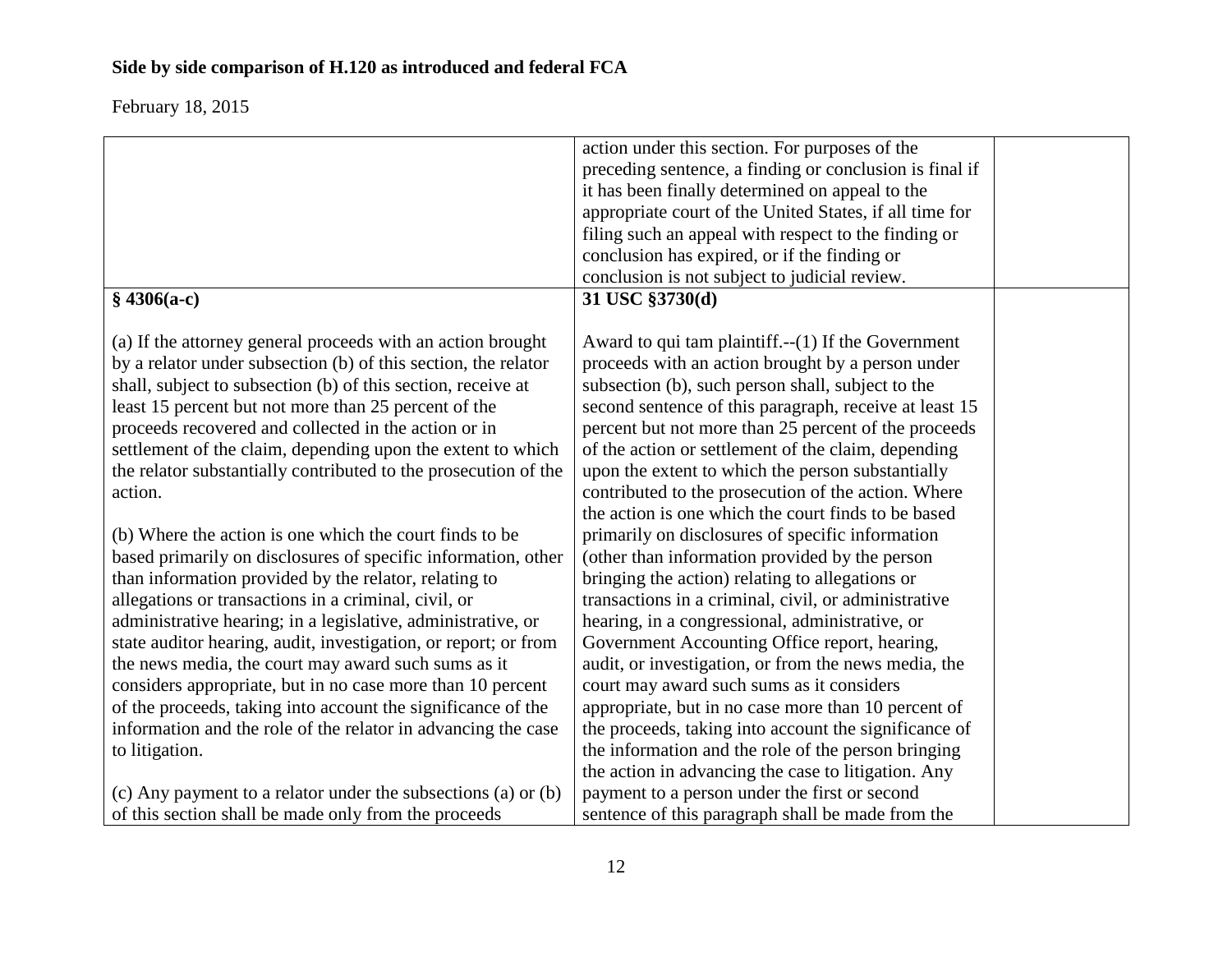| recovered and collected in the action or in settlement of the<br>claims. Any such relator shall also receive an amount for<br>reasonable expenses which the appropriate court finds to<br>have been necessarily incurred, plus reasonable attorneys'<br>fees and costs. All such expenses, fees, and costs shall be<br>awarded against the defendant, and paid directly by the<br>defendant to the relator.<br>$§$ 4306(d)                                                                                                                                                                                                                                                                                                                                                                                                                        | proceeds. Any such person shall also receive an<br>amount for reasonable expenses which the court finds<br>to have been necessarily incurred, plus reasonable<br>attorneys' fees and costs. All such expenses, fees, and<br>costs shall be awarded against the defendant.<br>31 USC §3730(d) (2)                                                                                                                                                                                                                                                                                                                                                                                         |  |
|---------------------------------------------------------------------------------------------------------------------------------------------------------------------------------------------------------------------------------------------------------------------------------------------------------------------------------------------------------------------------------------------------------------------------------------------------------------------------------------------------------------------------------------------------------------------------------------------------------------------------------------------------------------------------------------------------------------------------------------------------------------------------------------------------------------------------------------------------|------------------------------------------------------------------------------------------------------------------------------------------------------------------------------------------------------------------------------------------------------------------------------------------------------------------------------------------------------------------------------------------------------------------------------------------------------------------------------------------------------------------------------------------------------------------------------------------------------------------------------------------------------------------------------------------|--|
| If the attorney general does not proceed with an action<br>under this chapter, the relator bringing the action or settling<br>the claim shall receive an amount which the court decides is<br>reasonable for collecting the civil penalty and damages on<br>behalf of the state. The amount shall be not less than 25<br>percent and not more than 30 percent of the proceeds<br>recovered and collected in the action or in settlement of the<br>claim, and shall be paid out of such proceeds. In such<br>circumstances, the relator shall also receive an amount for<br>reasonable expenses which the court finds to have been<br>necessarily incurred, including reasonable attorneys' fees<br>and costs. All such expenses, fees, and costs shall be<br>awarded against the defendant, and paid directly by the<br>defendant to the relator. | If the Government does not proceed with an action<br>under this section, the person bringing the action or<br>settling the claim shall receive an amount which the<br>court decides is reasonable for collecting the civil<br>penalty and damages. The amount shall be not less<br>than 25 percent and not more than 30 percent of the<br>proceeds of the action or settlement and shall be paid<br>out of such proceeds. Such person shall also receive<br>an amount for reasonable expenses which the court<br>finds to have been necessarily incurred, plus<br>reasonable attorneys' fees and costs. All such<br>expenses, fees, and costs shall be awarded against the<br>defendant. |  |
| \$4306(e)                                                                                                                                                                                                                                                                                                                                                                                                                                                                                                                                                                                                                                                                                                                                                                                                                                         | 31 USC §3730(d) (3)                                                                                                                                                                                                                                                                                                                                                                                                                                                                                                                                                                                                                                                                      |  |
| Whether or not the attorney general proceeds with the<br>action, if the court finds that the action was brought by a<br>relator who planned and initiated the violation of section<br>4302 of this chapter upon which the action was brought,<br>then the court may, to the extent the court considers                                                                                                                                                                                                                                                                                                                                                                                                                                                                                                                                            | Whether or not the Government proceeds with the<br>action, if the court finds that the action was brought<br>by a person who planned and initiated the violation of<br>section 3729 upon which the action was brought, then<br>the court may, to the extent the court considers                                                                                                                                                                                                                                                                                                                                                                                                          |  |
| appropriate, reduce or eliminate the share of the proceeds of                                                                                                                                                                                                                                                                                                                                                                                                                                                                                                                                                                                                                                                                                                                                                                                     | appropriate, reduce the share of the proceeds of the                                                                                                                                                                                                                                                                                                                                                                                                                                                                                                                                                                                                                                     |  |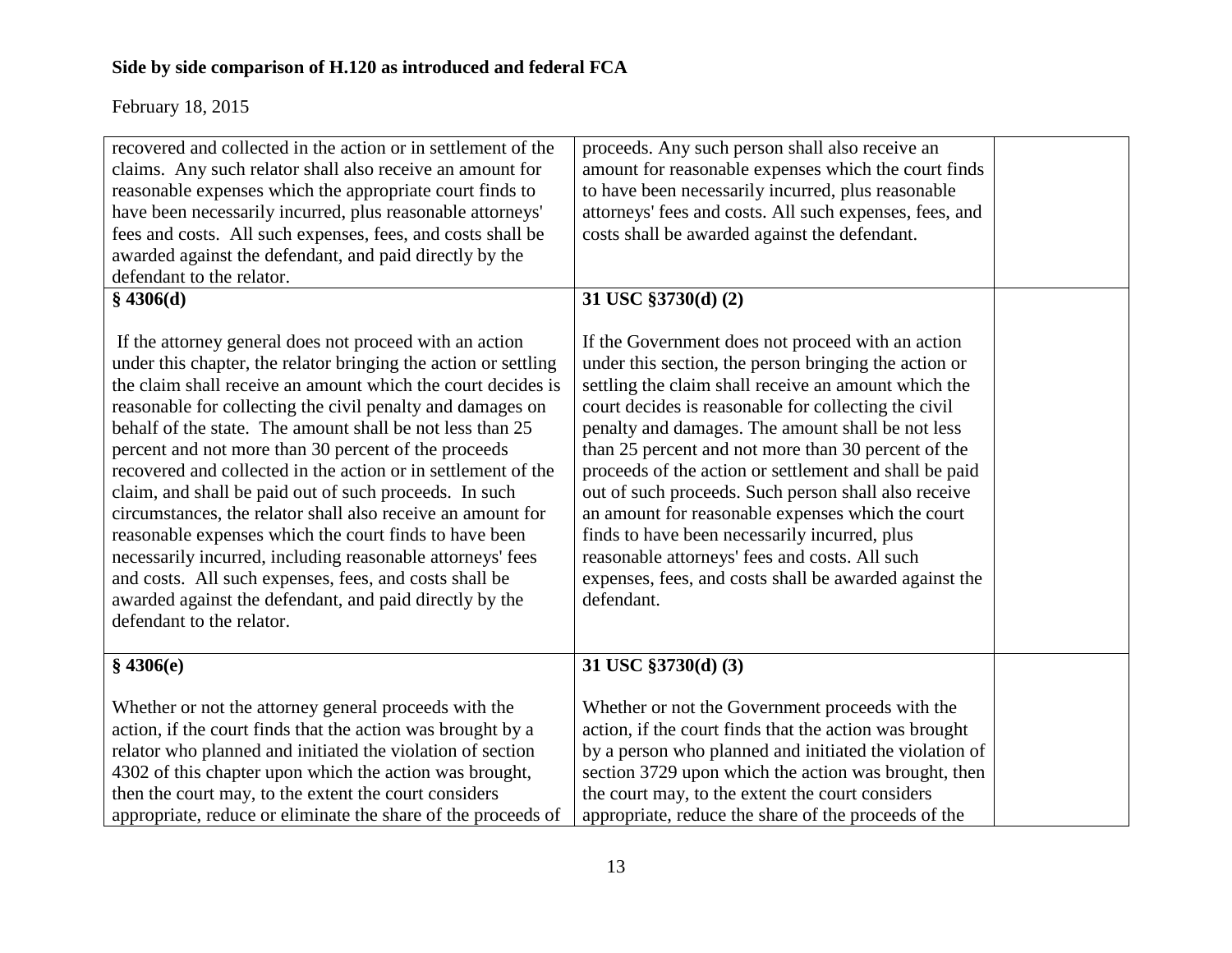| the action which the relator would otherwise receive<br>pursuant to this section, taking into account the role of the<br>relator in advancing the case to litigation and any relevant<br>circumstances pertaining to the violation. If the relator<br>bringing the action is convicted of criminal conduct arising                       | action which the person would otherwise receive<br>under paragraph $(1)$ or $(2)$ of this subsection, taking<br>into account the role of that person in advancing the<br>case to litigation and any relevant circumstances                                                                                                                                                                                 |  |
|------------------------------------------------------------------------------------------------------------------------------------------------------------------------------------------------------------------------------------------------------------------------------------------------------------------------------------------|------------------------------------------------------------------------------------------------------------------------------------------------------------------------------------------------------------------------------------------------------------------------------------------------------------------------------------------------------------------------------------------------------------|--|
| from his or her role in the violation of section 2 of this<br>chapter, that relator shall be dismissed from the civil action<br>and shall not receive any share of the proceeds of the action.<br>Such dismissal shall not prejudice the right of the state to<br>continue the action.                                                   | pertaining to the violation. If the person bringing the<br>action is convicted of criminal conduct arising from<br>his or her role in the violation of section 3729, that<br>person shall be dismissed from the civil action and<br>shall not receive any share of the proceeds of the<br>action. Such dismissal shall not prejudice the right of<br>the United States to continue the action, represented |  |
| \$4307(a)                                                                                                                                                                                                                                                                                                                                | by the Department of Justice.<br>31 USC §3730(e)                                                                                                                                                                                                                                                                                                                                                           |  |
| An individual may not bring an action under subsection<br>4303(b) of this chapter against a member of the state<br>legislative branch, the attorney general, a member of the<br>judiciary, or a senior executive branch official if the action<br>is based on evidence or information known to the state when<br>the action was brought. | Certain actions barred.--(1) No court shall have<br>jurisdiction over an action brought by a former or<br>present member of the armed forces under subsection<br>(b) of this section against a member of the armed<br>forces arising out of such person's service in the<br>armed forces.                                                                                                                  |  |
|                                                                                                                                                                                                                                                                                                                                          | $(2)(A)$ No court shall have jurisdiction over an action<br>brought under subsection (b) against a Member of<br>Congress, a member of the judiciary, or a senior<br>executive branch official if the action is based on<br>evidence or information known to the Government<br>when the action was brought.                                                                                                 |  |
|                                                                                                                                                                                                                                                                                                                                          | (B) For purposes of this paragraph, "senior executive<br>branch official" means any officer or employee listed<br>in paragraphs $(1)$ through $(8)$ of section $101(f)$ of the<br>Ethics in Government Act of 1978 (5 U.S.C. App.).                                                                                                                                                                        |  |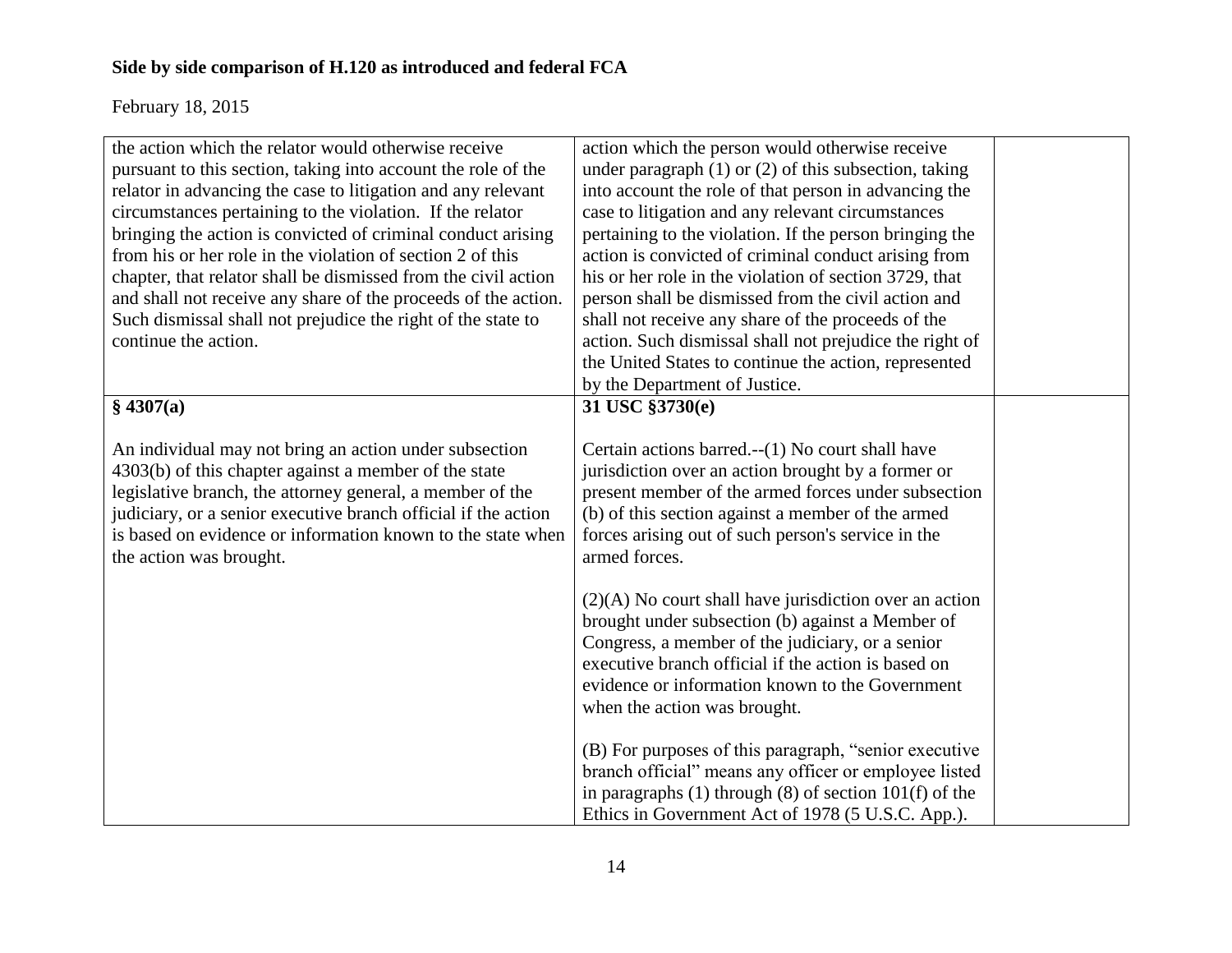| \$4307(b)                                                                                                                                                                                                                                                                                                                                                                                                                                                               | 31 USC §3730(e) (3)                                                                                                                                                                                                                                                                                                                                                                                                      |  |
|-------------------------------------------------------------------------------------------------------------------------------------------------------------------------------------------------------------------------------------------------------------------------------------------------------------------------------------------------------------------------------------------------------------------------------------------------------------------------|--------------------------------------------------------------------------------------------------------------------------------------------------------------------------------------------------------------------------------------------------------------------------------------------------------------------------------------------------------------------------------------------------------------------------|--|
|                                                                                                                                                                                                                                                                                                                                                                                                                                                                         |                                                                                                                                                                                                                                                                                                                                                                                                                          |  |
| An individual may not bring an action under subsection<br>4303(b) of this chapter which is based upon allegations or<br>transactions which are the subject of a civil suit or an<br>administrative proceeding in which the state is already a<br>party.<br>\$4307(c)<br>Unless opposed by the attorney general, the court shall<br>dismiss an action or claim under subsection 4303(b) of this                                                                          | In no event may a person bring an action under<br>subsection (b) which is based upon allegations or<br>transactions which are the subject of a civil suit or an<br>administrative civil money penalty proceeding in<br>which the Government is already a party.<br>31 USC §3730(e) (4)(A)<br>The court shall dismiss an action or claim under this<br>section, unless opposed by the Government, if                      |  |
| chapter if substantially the same allegations or transactions                                                                                                                                                                                                                                                                                                                                                                                                           | substantially the same allegations or transactions as                                                                                                                                                                                                                                                                                                                                                                    |  |
| as alleged in the action or claim were publicly disclosed:<br>(1) in a criminal, civil, or administrative hearing in which                                                                                                                                                                                                                                                                                                                                              | alleged in the action or claim were publicly<br>disclosed--                                                                                                                                                                                                                                                                                                                                                              |  |
| the state or its agent is a party; $(2)$ in a state legislative,<br>administrative, or state auditor's report, hearing, audit, or<br>investigation; or (3) from the news media, unless the action<br>is brought by the attorney general or the person bringing the<br>action is an original source of the information.                                                                                                                                                  | (i) in a Federal criminal, civil, or administrative<br>hearing in which the Government or its agent is a<br>party;<br>(ii) in a congressional, Government Accountability<br>Office, or other Federal report, hearing, audit, or<br>investigation; or<br>(iii) from the news media,                                                                                                                                       |  |
| \$4308(a)                                                                                                                                                                                                                                                                                                                                                                                                                                                               | 31 USC §3730(d) (4)                                                                                                                                                                                                                                                                                                                                                                                                      |  |
| If the attorney general does not proceed with the action<br>pursuant to this chapter and the defendant is the prevailing<br>party, the court may award the defendant reasonable<br>attorneys' fees and expenses against the relator upon a<br>written finding that such action was pursued in bad faith or<br>was wholly insubstantial, clearly frivolous, and advanced<br>for the purpose of causing the defendant undue burden,<br>unnecessary expense or harassment. | If the Government does not proceed with the action<br>and the person bringing the action conducts the<br>action, the court may award to the defendant its<br>reasonable attorneys' fees and expenses if the<br>defendant prevails in the action and the court finds<br>that the claim of the person bringing the action was<br>clearly frivolous, clearly vexatious, or brought<br>primarily for purposes of harassment. |  |
| \$4308(b)                                                                                                                                                                                                                                                                                                                                                                                                                                                               | 31 USC §3730(f)                                                                                                                                                                                                                                                                                                                                                                                                          |  |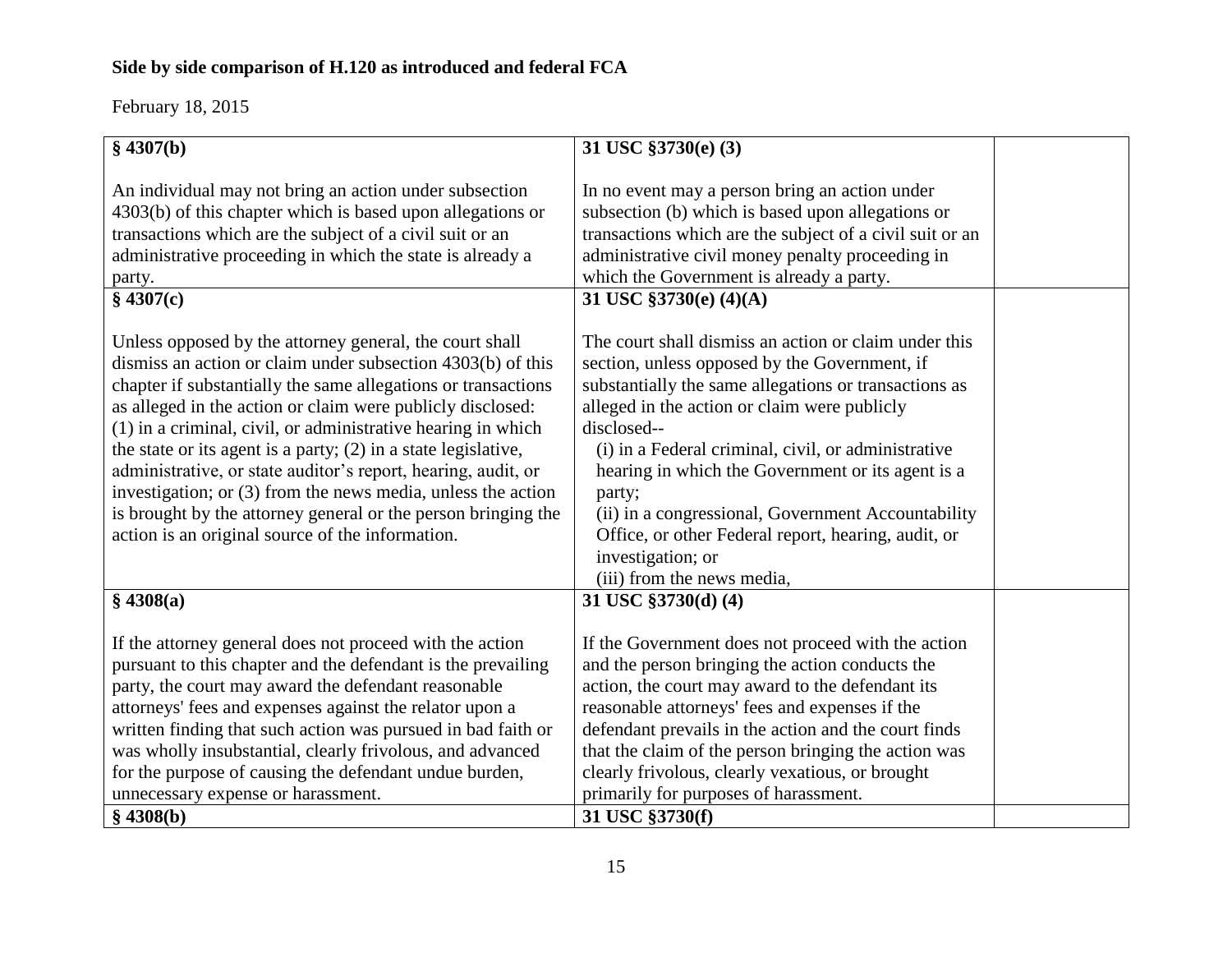| No liability shall be incurred by the state for any expenses,<br>attorney's fees or other costs incurred by any person<br>bringing or defending an action under this chapter.<br>$§$ 4309                                                                                                                                                                                                                                                                                                                                                                                                                                                                                                                                                                                                                                                                                                                                                                                                                                                                                                                                                                                                                                                                                                                                                                                                                                                                                                                    | Government not liable for certain expenses.--The<br>Government is not liable for expenses which a person<br>incurs in bringing an action under this section.<br>31 USC §3730(h)                                                                                                                                                                                                                                                                                                                                                                                                                                                                                                                                                                                                                                                                                                                                                                                                                                                                                                                                                                                                                                                                       |  |
|--------------------------------------------------------------------------------------------------------------------------------------------------------------------------------------------------------------------------------------------------------------------------------------------------------------------------------------------------------------------------------------------------------------------------------------------------------------------------------------------------------------------------------------------------------------------------------------------------------------------------------------------------------------------------------------------------------------------------------------------------------------------------------------------------------------------------------------------------------------------------------------------------------------------------------------------------------------------------------------------------------------------------------------------------------------------------------------------------------------------------------------------------------------------------------------------------------------------------------------------------------------------------------------------------------------------------------------------------------------------------------------------------------------------------------------------------------------------------------------------------------------|-------------------------------------------------------------------------------------------------------------------------------------------------------------------------------------------------------------------------------------------------------------------------------------------------------------------------------------------------------------------------------------------------------------------------------------------------------------------------------------------------------------------------------------------------------------------------------------------------------------------------------------------------------------------------------------------------------------------------------------------------------------------------------------------------------------------------------------------------------------------------------------------------------------------------------------------------------------------------------------------------------------------------------------------------------------------------------------------------------------------------------------------------------------------------------------------------------------------------------------------------------|--|
| (a) Any employee, contractor, or agent shall be entitled to<br>all relief necessary to make that employee, contractor, or<br>agent whole, if that employee, contractor, or agent is<br>discharged, demoted, suspended, threatened, harassed, or in<br>any other manner discriminated against in the terms and<br>conditions of employment because of lawful acts done by<br>the employee, contractor, agent or a person associated with<br>the employee, contractor, or agent in furtherance of an<br>action under section 3 of this chapter, or other efforts to stop<br>one or more violations of this chapter.<br>(b) Notwithstanding any law to the contrary, relief under<br>subsection (a) shall include reinstatement with the same<br>seniority status that employee, contractor, or agent would<br>have had but for the discrimination, two times the amount of<br>back pay, interest on the back pay, and compensation for<br>any special damages sustained as a result of the<br>discrimination, including litigation costs and reasonable<br>attorneys' fees. An employee, contractor or agent may bring<br>an action in the civil division of the superior court or any<br>other appropriate court for the relief provided in this section.<br>(c) No employer shall make, adopt or enforce any rule,<br>regulation or policy preventing an employee, contractor or<br>agent from disclosing information to a government or law<br>enforcement agency or from acting to further efforts to stop | Relief from retaliatory actions.--<br>(1) In general.--Any employee, contractor, or agent<br>shall be entitled to all relief necessary to make that<br>employee, contractor, or agent whole, if that<br>employee, contractor, or agent is discharged,<br>demoted, suspended, threatened, harassed, or in any<br>other manner discriminated against in the terms and<br>conditions of employment because of lawful acts<br>done by the employee, contractor, agent or<br>associated others in furtherance of an action under<br>this section or other efforts to stop 1 or more<br>violations of this subchapter.<br>(2) Relief.--Relief under paragraph (1) shall include<br>reinstatement with the same seniority status that<br>employee, contractor, or agent would have had but<br>for the discrimination, 2 times the amount of back<br>pay, interest on the back pay, and compensation for<br>any special damages sustained as a result of the<br>discrimination, including litigation costs and<br>reasonable attorneys' fees. An action under this<br>subsection may be brought in the appropriate<br>district court of the United States for the relief<br>provided in this subsection.<br>(3) Limitation on bringing civil action.--A civil |  |
| one or more violations of this chapter. No employer shall<br>require as a condition of employment, during the term of                                                                                                                                                                                                                                                                                                                                                                                                                                                                                                                                                                                                                                                                                                                                                                                                                                                                                                                                                                                                                                                                                                                                                                                                                                                                                                                                                                                        | action under this subsection may not be brought<br>more than 3 years after the date when the retaliation                                                                                                                                                                                                                                                                                                                                                                                                                                                                                                                                                                                                                                                                                                                                                                                                                                                                                                                                                                                                                                                                                                                                              |  |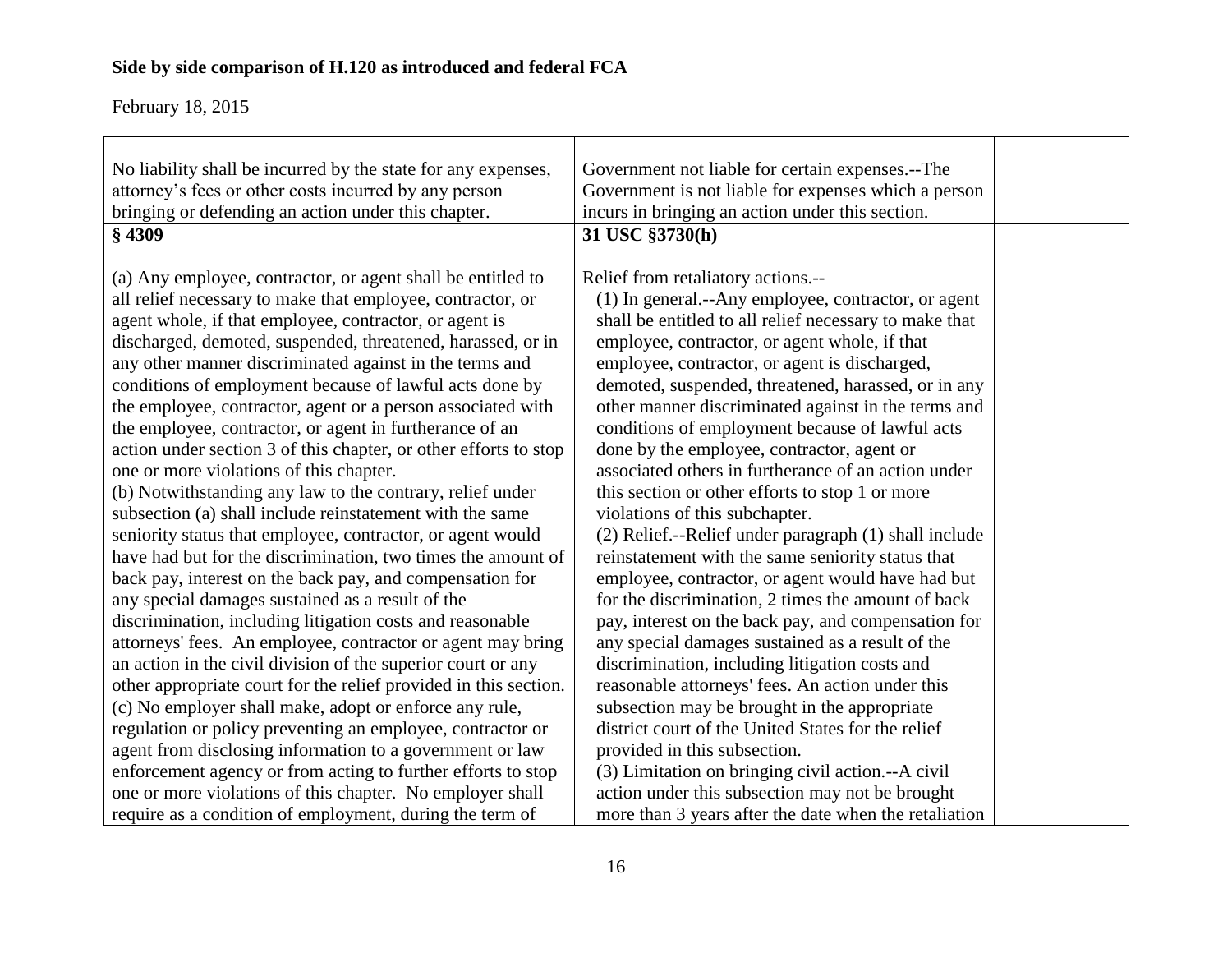| employment or at the termination of employment that any        | occurred.                                             |  |
|----------------------------------------------------------------|-------------------------------------------------------|--|
| employee, contractor or agent agree to, accept or sign an      |                                                       |  |
| agreement that limits or denies the rights of such employee,   |                                                       |  |
| contractor or agent to bring an action or provide information  |                                                       |  |
| to a government or law enforcement agency pursuant to this     |                                                       |  |
| chapter. Any such agreement shall be void.                     |                                                       |  |
| (d) A civil action under this section may not be brought       |                                                       |  |
| more than three years after the date when the retaliation      |                                                       |  |
| occurred and became known to the employee, contractor, or      |                                                       |  |
| agent.                                                         |                                                       |  |
| § 4310(a)                                                      | 31 USC §3731(b)                                       |  |
|                                                                |                                                       |  |
| A civil action under section 4303 of this chapter for a        | A civil action under section 3730 may not be          |  |
| violation of section $4302(a)$ may not be brought:             | brought--                                             |  |
| (1) More than six years after the date on which the            | (1) more than 6 years after the date on which the     |  |
| violation was committed; or                                    | violation of section 3729 is committed, or            |  |
| (2) More than three years after the date when facts            | (2) more than 3 years after the date when facts       |  |
| material to the right of action are known or                   | material to the right of action are known or          |  |
| reasonably should have been known by the                       | reasonably should have been known by the official     |  |
| official within the attorney general's office with             | of the United States charged with responsibility to   |  |
| responsibility to act in the circumstances, but in             | act in the circumstances, but in no event more than   |  |
| no event more than 10 years after the date on                  | 10 years after the date on which the violation is     |  |
| which the violation is committed;                              | committed,                                            |  |
| whichever occurs last.                                         | whichever occurs last.                                |  |
| $§$ 4310(b)                                                    | 31 USC §3730(c)                                       |  |
|                                                                |                                                       |  |
| If the state elects to intervene and proceed with an action    | If the Government elects to intervene and proceed     |  |
| brought under subsection 4303(b) of this chapter, the state    | with an action brought under 3730(b), the             |  |
| may file its own complaint or amend the complaint of a         | Government may file its own complaint or amend the    |  |
| person who has brought an action pursuant to subsection        | complaint of a person who has brought an action       |  |
| 4303(b). For statute of limitations purposes, any such         | under section 3730(b) to clarify or add detail to the |  |
| pleading shall relate back to the filing date of the complaint | claims in which the Government is intervening and to  |  |
|                                                                |                                                       |  |